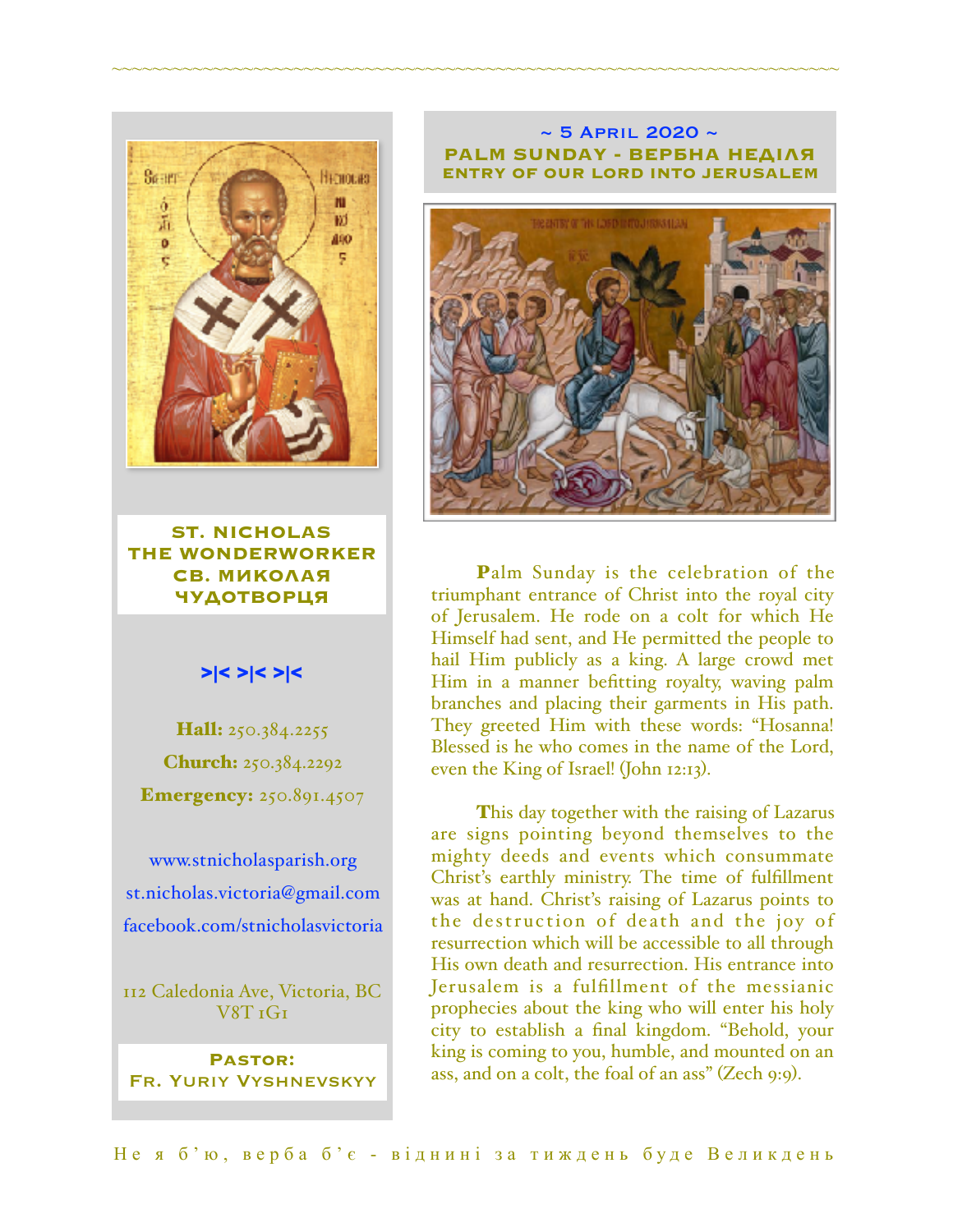| <b>SUNDAY HYMNS</b>                |                                                     |  |  |  |
|------------------------------------|-----------------------------------------------------|--|--|--|
| <b>OPENING HYMN</b>                | Пливе Народ / Flower Sunday pg. 172-173             |  |  |  |
| <b>COMMUNION HYMN</b>              | Під Хрест Твій Стаю / О Savior and Lord pg. 154-155 |  |  |  |
| <b>CLOSING HYMN</b>                | Пливе Народ / Flower Sunday pg. 172-173             |  |  |  |
| <b>SUNDAY &amp; DAILY SCHEDULE</b> |                                                     |  |  |  |
| <b>SUNDAY, Apr. 5</b>              | <b>NO SERVICES</b>                                  |  |  |  |
| MONDAY, Apr. 6                     | <b>NO SERVICES</b>                                  |  |  |  |
| TUESDAY, Apr. 7                    | <b>NO SERVICES</b>                                  |  |  |  |
| <b>WEDNESDAY, Apr. 8</b>           | <b>NO SERVICES</b>                                  |  |  |  |
| THURSDAY, Apr. 9                   | <b>NO SERVICES</b>                                  |  |  |  |
| FRIDAY, Apr. 10                    | <b>NO SERVICES</b>                                  |  |  |  |
| SATURDAY, Apr. 11                  | <b>NO SERVICES</b>                                  |  |  |  |
| SUNDAY, Apr. 12                    | <b>NO SERVICES</b>                                  |  |  |  |

~~~~~~~~~~~~~~~~~~~~~~~~~~~~~~~~~~~~~~~~~~~~~~~~~~~~~~~~~~~~~~~~~~~~~~~~

*NOTE: to request a Liturgy for a special intention, please see Fr. Yuriy to arrange for it!*

| <b>SUNDAY EPISTLE READERS</b> |                 |                  |                |
|-------------------------------|-----------------|------------------|----------------|
| <b>DATE</b>                   | <b>READING</b>  | <b>UKRAINIAN</b> | <b>ENGLISH</b> |
| SUNDAY, Apr. 5                | Phil. 4: 4-9    |                  |                |
| SUNDAY, Apr. 12               | Act. 1: $1-8$   |                  | ۰              |
| SUNDAY, Apr. 19               | Act. $5: 12-20$ |                  |                |
| SUNDAY, Apr. 26               | Act. 6: 1-7     |                  |                |

*Thank you, Epistle readers, for your service in proclaiming God's Word!*

# PASTORAL MINISTRY & HOLY MYSTERIES

| given to the parish priest, and he should be contacted before any other arrangements are made |  |  |
|-----------------------------------------------------------------------------------------------|--|--|
|                                                                                               |  |  |
|                                                                                               |  |  |
|                                                                                               |  |  |
|                                                                                               |  |  |

*Eparchy of New Westminster~Bishop David Motiuk ~Apostolic Administrator~ [www.nweparchy.ca](http://www.nweparchy.ca)*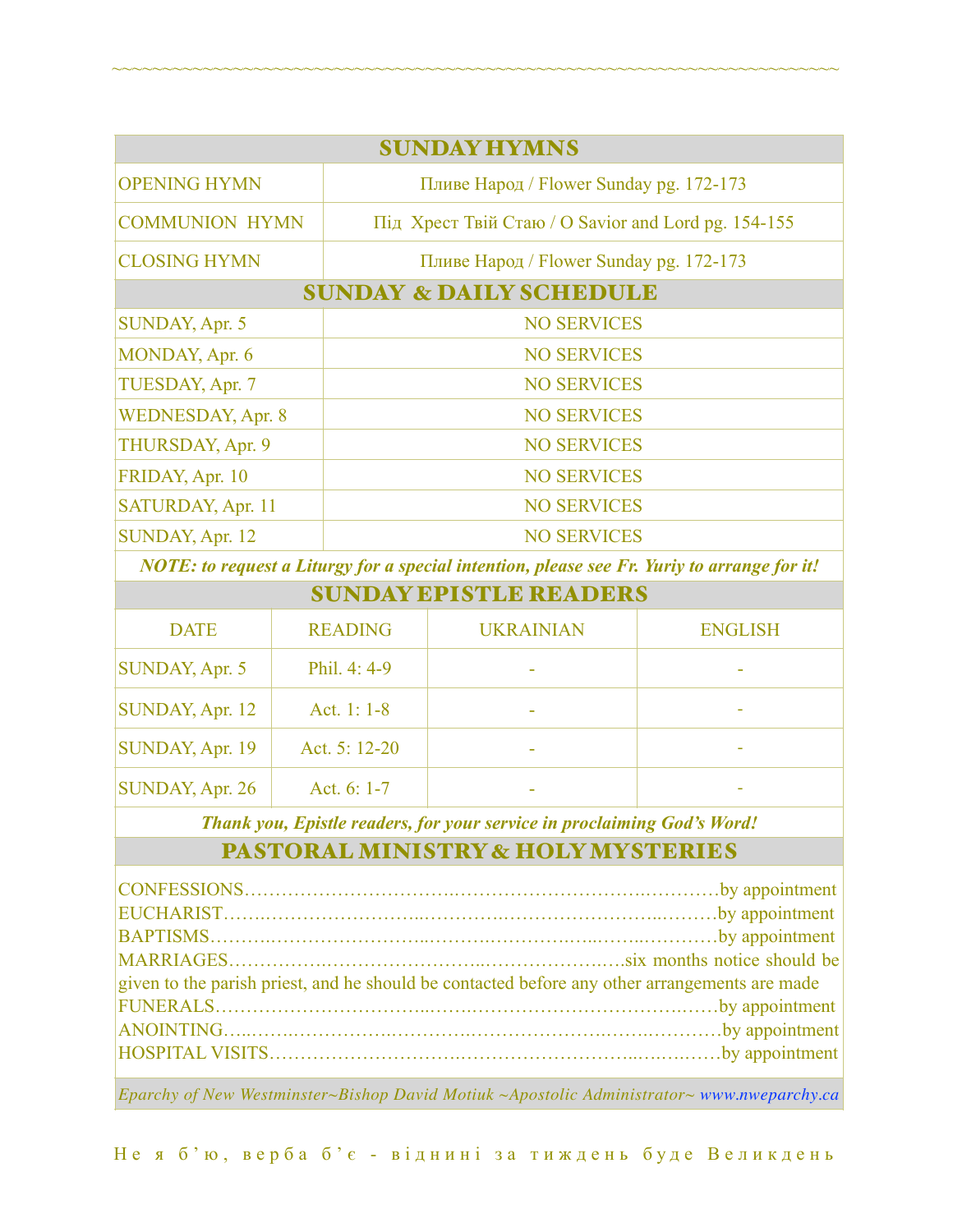# DIVINE LITURGY PROPERS

~~~~~~~~~~~~~~~~~~~~~~~~~~~~~~~~~~~~~~~~~~~~~~~~~~~~~~~~~~~~~~~~~~~~~~~~

*The Divine Liturgy of our Father among the Saints John Chrysostom An Anthology for Worship: Liturgy - pg. 388-461; propers - pg. 643* 

#### **First Antiphon**

*Verse:* I am filled with love\* for the Lord will hear the voice of my plea. **Refrain:** Through the prayers of the Mother of God, O Saviour, save us.

*Verse:* For He has inclined His ear to me,\* and I will call to Him all the days of my life. **Refrain:** Through the prayers…

*<u>Verse:</u>* The pangs of death encircled me,<sup>\*</sup> the trials of Hades befell me. **Refrain:** Through the prayers…

*<u>Verse:</u>* I met with anguish and pain,<sup>\*</sup> and called upon the name of the Lord. **Refrain:** Through the prayers…

**Glory... Now... Only-begotten…** 

#### **Third Antiphon**

*Verse:* Give thanks to the Lord for He is good,\* for His mercy endures forever. **Troparion, Tone 1:** Assuring us before Your Passion of the general resurrection,\* You raised Lazarus from the dead, O Christ God:\* and so, like the children we also carry signs of victory\* and cry to You, the conqueror of death:\* Hosanna in the highest!\* Blessed is He who comes\* in the name of the Lord.

*Verse:* Therefore, let the house of Israel say that He is good,\* for His mercy endures forever. **Troparion, Tone 1:** Assuring us before Your Passion of the general resurrection,\* You raised Lazarus from the dead, O Christ God:\* and so, like the children we also carry signs of victory\* and cry to You, the conqueror of death:\* Hosanna in the highest!\* Blessed is He who comes\* in the name of the Lord.

*Verse:* Therefore, let the house of Aaron say that He is good,\* for His mercy endures forever. **Troparion, Tone 1:** Assuring us before Your Passion of the general resurrection,\* You raised Lazarus from the dead, O Christ God:\* and so, like the children we also carry signs of victory\* and cry to You, the conqueror of death:\* Hosanna in the highest!\* Blessed is He who comes\* in the name of the Lord.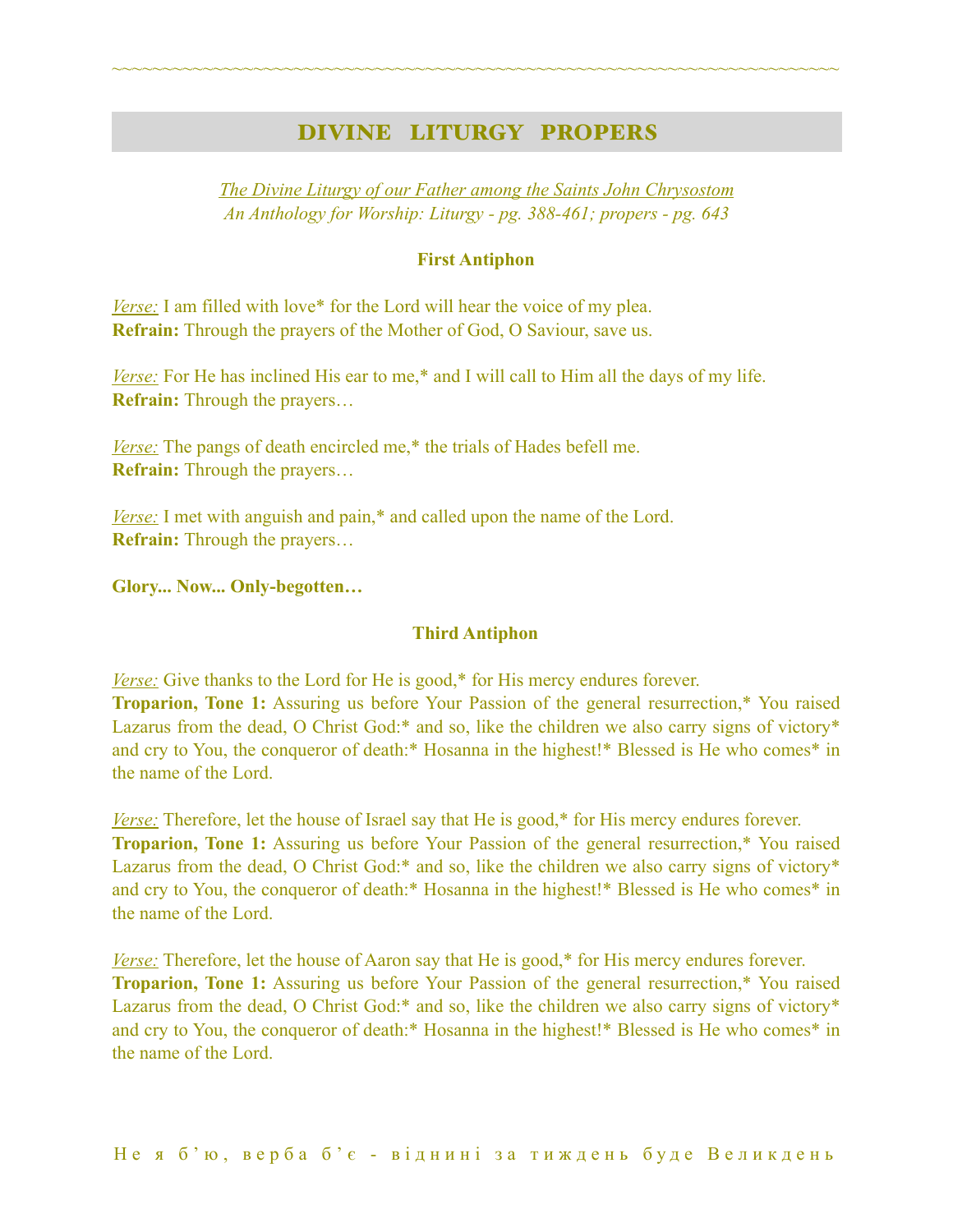*Verse:* Let all who fear the Lord say that He is good,<sup>\*</sup> for His mercy endures forever.

**Troparion, Tone 1:** Assuring us before Your Passion of the general resurrection,\* You raised Lazarus from the dead, O Christ God:\* and so, like the children we also carry signs of victory\* and cry to You, the conqueror of death:\* Hosanna in the highest!\* Blessed is He who comes\* in the name of the Lord.

~~~~~~~~~~~~~~~~~~~~~~~~~~~~~~~~~~~~~~~~~~~~~~~~~~~~~~~~~~~~~~~~~~~~~~~~

*Entrance Verse:* Blessed is He who comes in the name of the Lord, we bless You from the house of the Lord,\* the Lord is God and has appeared to us.

**Troparion, Tone 1:** Assuring us before Your Passion of the general resurrection,\* You raised Lazarus from the dead, O Christ God:\* and so, like the children we also carry signs of victory\* and cry to You, the conqueror of death:\* Hosanna in the highest!\* Blessed is He who comes\* in the name of the Lord.

**Glory: Troparion, Tone 4:** Buried with You through Baptism, O Christ our God,\* we have been granted immortal life by Your resurrection,\* and we sing Your praises, crying out:\* Hosanna in the highest!\* Blessed is He who comes in the name of the Lord.

**Now: Kontakion, Tone 6:** Mounted on the throne in heaven, O Christ God,\* and on a colt here on earth,\* You accepted the praise of the angels,\* and the hymn of the children who cried to You:\* Blessed are You who have come to call Adam back.

**Prokeimenon, Tone 4:** Blessed is He who comes in the name of the Lord;\* God the Lord has appeared to us. *Verse:* Give thanks to the Lord for He is good, for His mercy endures forever.

**Epistle - Phil. 4:4-9 - A reading from the letter of St. Paul to the Philippians:** Brothers and sisters, rejoice in the Lord always; again I will say, Rejoice. Let your gentleness be known to everyone. The Lord is near. Do not worry about anything, but in everything by prayer and supplication with thanksgiving let your requests be made known to God. And the peace of God, which surpasses all understanding, will guard your hearts and your minds in Christ Jesus. Finally, beloved, whatever is true, whatever is honourable, whatever is just, whatever is pure, whatever is pleasing, whatever is commendable, if there is any excellence and if there is anything worthy of praise, think about these things. Keep on doing the things that you have learned and received and heard and seen in me, and the God of peace will be with you.

**Alleluia, Tone 1:** *Verse:* Sing to the Lord a new song, foe He has worked wonders. *Verse:* All the ends of the earth have seen the salvation of our God.

**Gospel - John 12:1-18 -** Six days before Passover Jesus came to Bethany, where Lazarus was, whom Jesus had raised from the dead. They gave a dinner for him there, and Martha served, while Lazarus was one of those reclining at table with him. Mary took a litre of costly perfumed oil made from genuine aromatic nard and anointed the feet of Jesus and dried them with her hair; the house was filled with the fragrance of the oil. Then Judas the Iscariot, one (of) his disciples, and the one who would betray him, said, "Why was this oil not sold for three hundred days'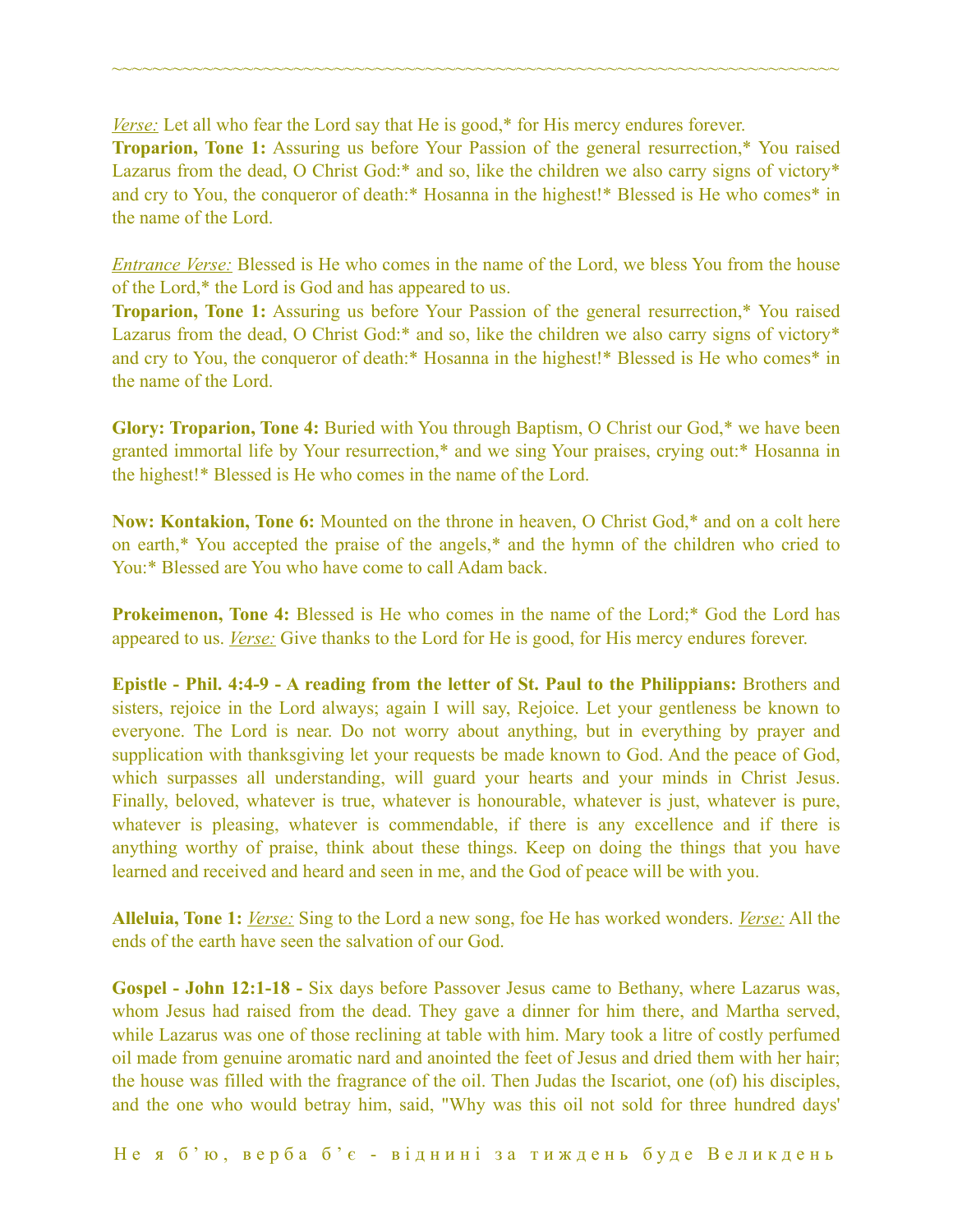wages and given to the poor?" He said this not because he cared about the poor but because he was a thief and held the money bag and used to steal the contributions. So Jesus said, "Leave her alone. Let her keep this for the day of my burial. You always have the poor with you, but you do not always have me." (The) large crowd of the Jews found out that he was there and came, not only because of Jesus, but also to see Lazarus, whom he had raised from the dead. And the chief priests plotted to kill Lazarus too, because many of the Jews were turning away and believing in Jesus because of him. On the next day, when the great crowd that had come to the feast heard that Jesus was coming to Jerusalem, they took palm branches and went out to meet him, and cried out: "Hosanna! Blessed is he who comes in the name of the Lord, (even) the king of Israel." Jesus found an ass and sat upon it, as is written: "Fear no more, O daughter Zion; see, your king comes, seated upon an donkey's colt." His disciples did not understand this at first, but when Jesus had been glorified they remembered that these things were written about him and that they had done this for him. So the crowd that was with him when he called Lazarus from the tomb and raised him from death continued to testify. This was (also) why the crowd went to meet him, because they heard that he had done this sign.

~~~~~~~~~~~~~~~~~~~~~~~~~~~~~~~~~~~~~~~~~~~~~~~~~~~~~~~~~~~~~~~~~~~~~~~~

*Instead of* **"It is truly..."** *we sing:* O my soul, magnify Christ who is seated on a foal. **Irmos, Tone 4:** The Lord is God and has appeared to us: together let us celebrate. Come with great rejoicing; let us magnify Christ with palms and olive branches, and with songs let us cry aloud to Him: Blessed is He who comes in the name of the Lord, our Saviour.

**Communion Hymn:** Blessed is He who comes in the name of the Lord;\* God the Lord has appeared to us.\* Alleluia, alleluia,\* alleluia.

**Prayer After Holy Communion:** Having been made worthy to partake in a mystical way of Your immaculate Body and precious Blood, O Christ our God, I acclaim and bless, worship and glorify You, and proclaim the greatness of Your saving acts, now and for ever and ever. Amen. *(more Prayers After Holy Communion on pg. 324-326 in the Anthology book).* 

## **>|< >|< >|<**

#### **Антифон 1**

*Стих:* Возлюбив я, бо вислухав Господь голос моління мого. **Приспів:** Молитвами Богородиці, Спасе, спаси нас.

*Стих:* Бо прихилив вухо своє до мене і у дні мої призову. **Приспів:** Молитвами Богородиці, Спасе, спаси нас.

*Стих:* Обняли мене болісті смертні, біди адові зустріли мене. **Приспів:** Молитвами Богородиці, Спасе, спаси нас.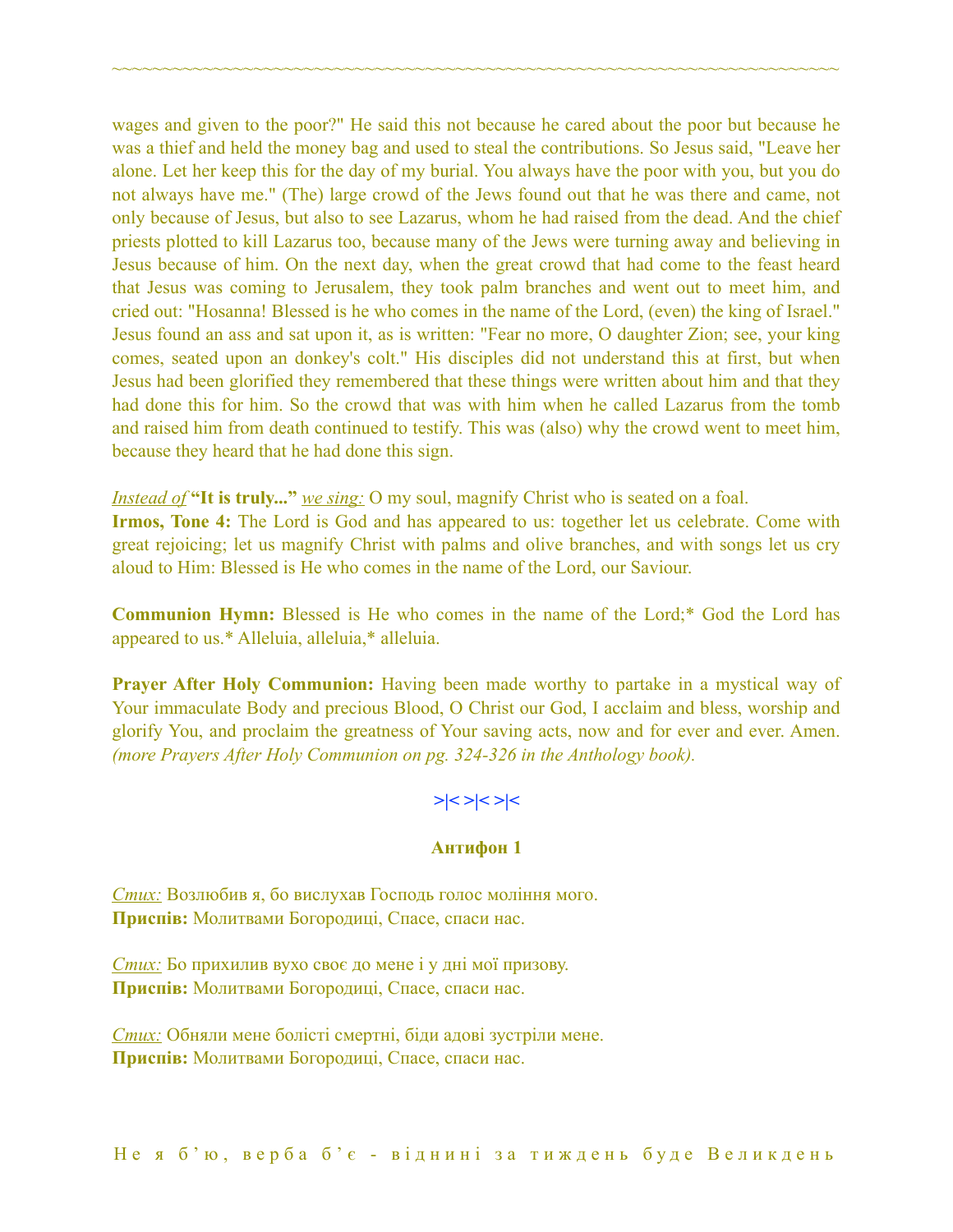*Стих:* Скорб і болість зустрів я і призвав ім'я Господнє. **Приспів:** Молитвами Богородиці, Спасе, спаси нас.

#### **Слава і нині: Єдинородний Сину...**

#### **Антифон 3**

~~~~~~~~~~~~~~~~~~~~~~~~~~~~~~~~~~~~~~~~~~~~~~~~~~~~~~~~~~~~~~~~~~~~~~~~

*Стих:* Сповідуйтеся Господеві, бо він благий, бо на віки милість його.

**Тропар, глас 1:** Спільне воскресіння перед твоїми страстями запевняючи,\* з мертвих воздвигнув ти Лазаря, Христе Боже;\* тим-то й ми, як отроки, знамена перемоги носячи, тобі,\* переможцеві смерти, воскликуємо:\* Осанна в вишніх,\* благословен, хто йде в ім'я Господнє.

*Стих:* Нехай же скаже дім Ізраїлів, бо він благий, бо на віки милість його.

**Тропар, глас 1:** Спільне воскресіння перед твоїми страстями запевняючи,\* з мертвих воздвигнув ти Лазаря, Христе Боже;\* тим-то й ми, як отроки, знамена перемоги носячи, тобі,\* переможцеві смерти, воскликуємо:\* Осанна в вишніх,\* благословен, хто йде в ім'я Господнє.

*Стих:* Нехай же скаже дім Аронів, бо він благий, бо на віки милість його.

**Тропар, глас 1:** Спільне воскресіння перед твоїми страстями запевняючи,\* з мертвих воздвигнув ти Лазаря, Христе Боже;\* тим-то й ми, як отроки, знамена перемоги носячи, тобі,\* переможцеві смерти, воскликуємо:\* Осанна в вишніх,\* благословен, хто йде в ім'я Господнє.

*Стих:* Нехай же скажуть усі, що бояться Господа, бо він благий, бо на віки милість його. **Тропар, глас 1:** Спільне воскресіння перед твоїми страстями запевняючи,\* з мертвих воздвигнув ти Лазаря, Христе Боже;\* тим-то й ми, як отроки, знамена перемоги носячи, тобі,\* переможцеві смерти, воскликуємо:\* Осанна в вишніх,\* благословен, хто йде в ім'я Господнє.

*Вхідний Стих:* Благословен, хто йде в ім'я Господнє, ми благословляли вас із дому Господнього, Бог - Господь і явився нам.

**Тропар, глас 1:** Спільне воскресіння перед твоїми страстями запевняючи,\* з мертвих воздвигнув ти Лазаря, Христе Боже;\* тим-то й ми, як отроки, знамена перемоги носячи, тобі,\* переможцеві смерти, воскликуємо:\* Осанна в вишніх,\* благословен, хто йде в ім'я Господнє.

**Слава: Тропар, глас 4:** Погребавши себе разом з тобою через хрещення, Христе Боже наш,\* сподобилися ми безсмертної жизні через твоє воскресіння\* і, заспівуючи, кличемо:\* Осанна в вишніх,\* благословен, хто йде в ім'я Господнє.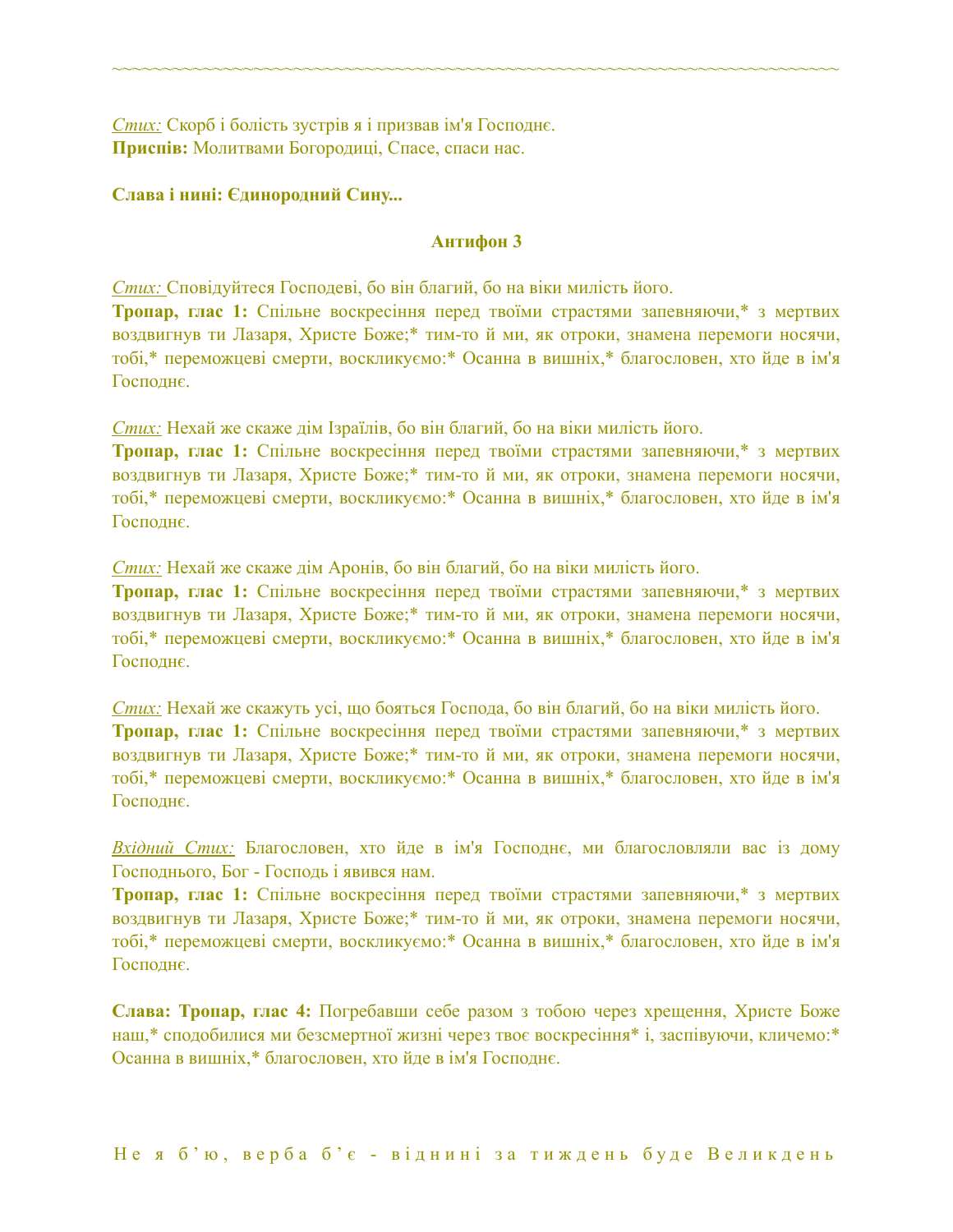**І нині: Кондак, глас 6:** На престолі на небі,\* на жереб'яті на землі тебе носять. Христе Боже;\* ангелів хваління і дітей оспівування прийняв ти;\* вони кликали до тебе:\* Благословенний ти, що йдеш Адама призвати.

~~~~~~~~~~~~~~~~~~~~~~~~~~~~~~~~~~~~~~~~~~~~~~~~~~~~~~~~~~~~~~~~~~~~~~~~

**Прокімен, глас 4:** Благословен, хто йде в ім'я Господнє,\* Бог – Господь і явився нам. *Стих:* Сповідуйтеся Господові, бо він благий, бо на віки милість його.

**Апостол - Флп. 4:4-9 - До Филип'ян послання Святого Апостола Павла читання:** Браття і сестри, радуйтеся завжди у Господі; знову кажу: Радуйтеся! Хай ваша доброзичливість буде всім людям відома. Господь близько! Ні про що не журіться, але в усьому появляйте Богові ваші прохання молитвою і благанням з подякою. І мир Божий, що вищий від усякого уявлення, берегтиме серця й думки ваші у Христі Ісусі. Наостанку, брати, усе, що лиш правдиве, що чесне, що справедливе, що чисте, що любе, що шанобливе, коли якась чеснота чи щобудь похвальне, – про те думайте! Чого ви навчилися, що прийняли, що почули та бачили в мені – те чиніте, і Бог миру буде з вами.

**Алилуя, глас 1:** *Стих:* Заспівайте Господеві пісню нову, бо дивне сотворив Господь. *Стих:* Виділи всі кінці землі спасення Бога нашого.

**Євангеліє - Івана 12:1-18 -** Шість день перед Пасхою прибув Ісус у Витанію, де перебував Лазар, якого воскресив був з мертвих. Там, отже, справили йому вечерю, і Марта прислуговувала; а й Лазар був серед тих, які разом з ним посідали до столу. Марія ж узяла літру мира з щирого нарду, вельми дорогого, помазала ноги Ісуса й обтерла їх волоссям своїм; і наповнився дім пахощами мира. Каже тоді один з його учнів, Юда Іскаріотський, що мав його зрадити: «Чому не продано це миро за триста динаріїв і не роздано бідним?» Сказав же так не тому, що піклувався про бідних, але тому, що був злодій: із скарбнички, яку тримав при собі, крав те, що туди вкидувано. Тож Ісус промовив: «Лиши її. На день мого похорону зберегла вона те миро. Бідних матимете з собою повсякчас, мене ж матимете не завжди.» Тим часом дізналася сила народу, що він там, то й посходились – не тільки Ісуса ради, а й щоб побачити Лазаря, якого він з мертвих воскресив. Тоді первосвященики ухвалили і Лазаря вбити, численні бо юдеї залишили їх із-за нього й увірували в Ісуса. Наступного дня сила людей, що прийшли на свято, зачувши, що Ісус іде в Єрусалим, узяли пальмове гілля й вийшли йому назустріч з окликами: «Осанна! Благословен той, хто йде в ім'я Господнє, ізраїльський цар!» І знайшовши осля, Ісус сів на нього, – як ото написано: Не страхайся, дочко Сіону, ось іде твій цар верхи на жереб'яті ослициному. Не збагнули того спершу його учні, але коли Ісус прославився, згадали вони, що то було написано про нього й що то з ним таке вчинено. Але й народ, що був при ньому, коли то він був викликав Лазаря з гробу та його з мертвих воскресив, – про те свідчив. Тим то, власне, народ і вийшов йому назустріч: довідався бо, що він учинив те чудо.

*Замість* **"Достойно"** *співаємо:* Величай, душе моя, Господа, що сидить на жереб'яті. **Ірмос, глас 4:** Бог – Господь і явився нам, справляйте празник і, веселячись, прийдіть,

Не я б'ю, верба б'є - віднині за тиждень буде Великдень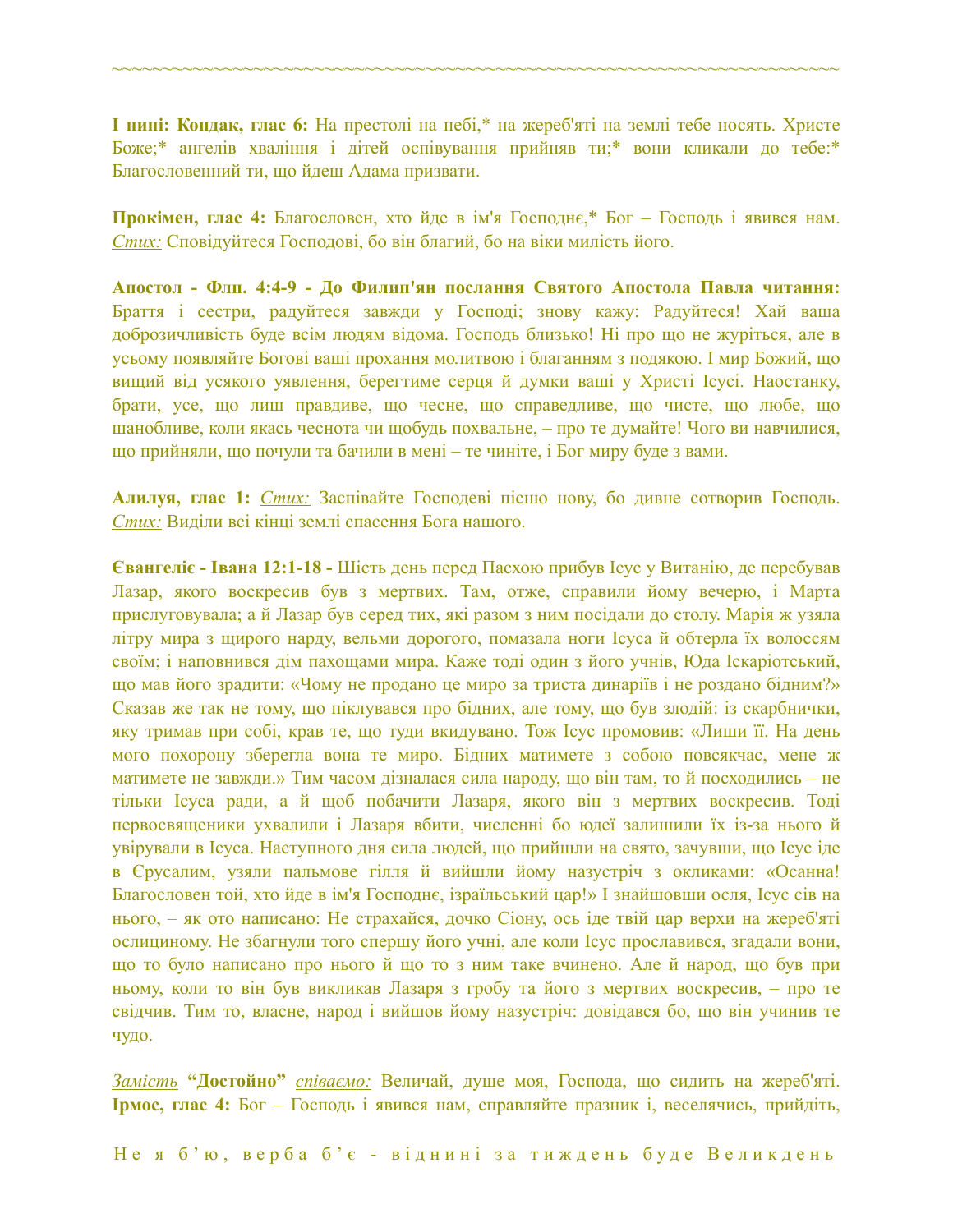возвеличимо Христа з квітами й галузками, в піснях кличучи: Благословен, хто йде в ім'я Господа, Спаса нашого.

~~~~~~~~~~~~~~~~~~~~~~~~~~~~~~~~~~~~~~~~~~~~~~~~~~~~~~~~~~~~~~~~~~~~~~~~

**Причасний:** Благословен, хто йде в ім'я Господнє,\* Бог – Господь і явився нам. Алилуя, Алилуя, Алилуя!

**Молитва По Святім Причастю:** Таїнственно удостоївшись бути причасником Твого пречистого тіла і чесної крови, Христе Боже, оспівую і благословлю, поклоняюся, і славлю, і величаю спасіння Твої, Господи, нині і повсякчас, і на віки вічні. Амінь. *(більше Молитов По Святім Причастю на ст. 80-87 в маленькій книжечці "Божественна Літургія")*.

# ANNOUNCEMENTS

**HAPPY BIRTHDAY** to ROBERT HERCHAK and all those who celebrated their birthdays this past week. May the Lord Our God continue to bless you abundantly and the Holy Mother of God protects you at all times. Многая Літа!

**PRAYER REQUEST:** Please keep in your prayers SYLVIA KELLY, CHARLOTTE KRAKOWSKI, RICHARD NEWBERRY and other members of our parish, our family and friends who are ailing, in hospitals, nursing homes and those who are not able to join actively in their community.

**ST. NICHOLAS BOOK STORE:** "Christ Our Pascha" Catechism of the Ukrainian Catholic Church/"Христос Наша Пасха" Катехизм Української Католицької Церкви - **\$25**; "Sing to Our God" hymn book - **\$15**; Молитовник "Прийдіте Поклонімся" - **\$10;** "The Rosary - The Prayer Rule of the Mother of God in the Ukrainian Catholic Church" - **\$10.** 

**JOIN OUR CHOIR:** Do you enjoy singing? Please consider joining our St Nicholas Parish Choir and remember that we ALWAYS looking for new members! Contact Motria Koropecky for details at 250.658.3051.

**CATECHISM ANNOUNCEMENT:** "*And they were bringing to Him also the infants, in order that He may be touching them; but after the disciples saw it, they rebuked them. But Jesus called them to Himself and said, Let alone the little children to come to Me, and cease hindering them; for of such is the kingdom of God*." We are happy to welcome all children to our St. Nicholas The Wonderworker catechism program. Weekly classes are scheduled Sunday morning during Divine Liturgy. We want your children to learn more about their Catholic faith, sacred scripture, feast days, and religious practices and customs of the Ukrainian Catholic church. If you have any questions, please do not hesitate to contact Marian Chalifoux at 250.507.1005.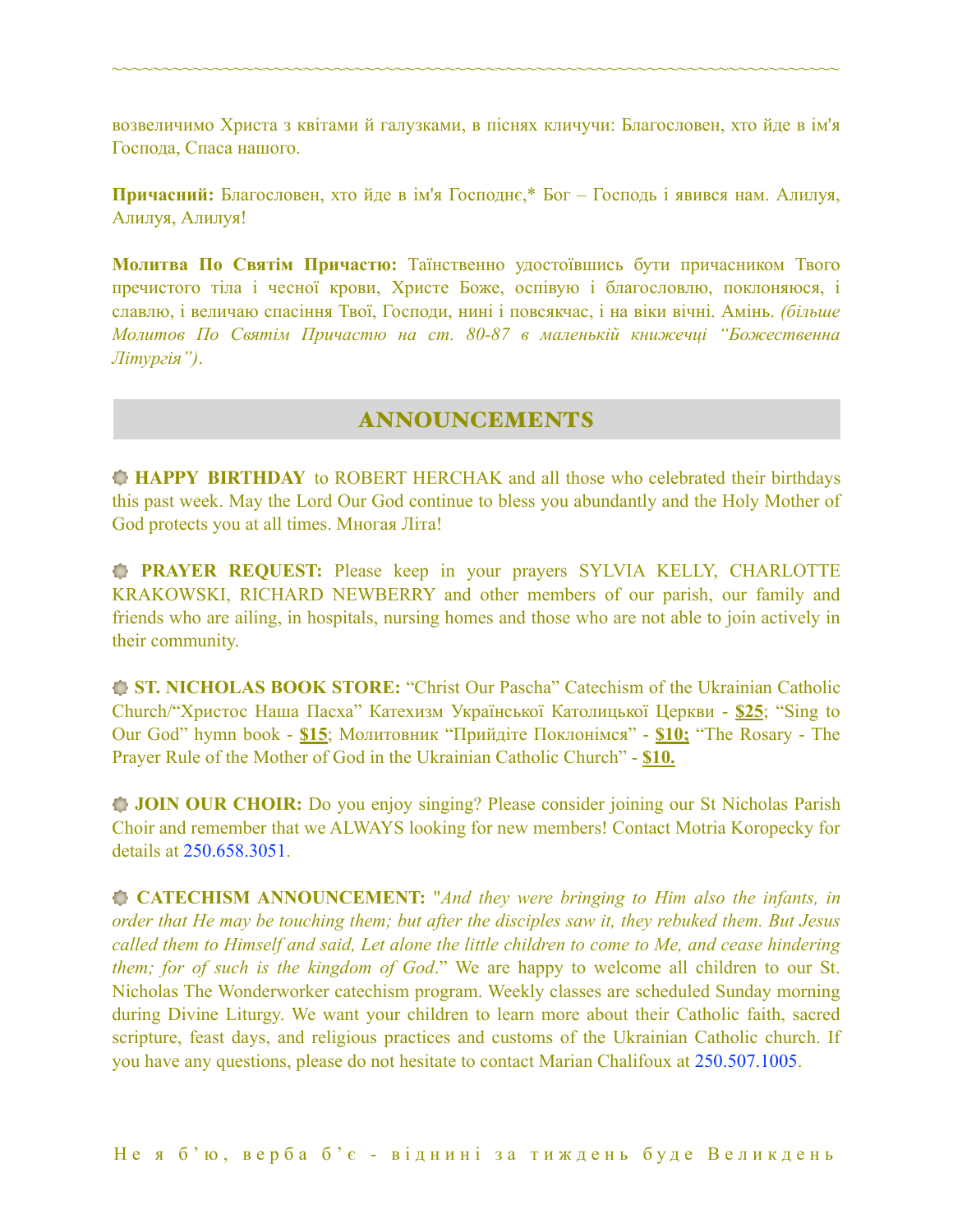**CAMP ST. VOLODYMYR - Aug 16-23, Kelowna BC:** Start planning your summer holidays now! If you are between the ages of 7-15 this is a summer must do! Come join us to celebrate our 37th year of camp for children in our Eparchy! Registration for campers and counsellors will begin in April. Bus transportation available from New Westminster. If you are interested in volunteering please let us know. For more information contact Jennifer Caldwell @ 604.220.0584 or [jennsawka@hotmail.com](mailto:jennsawka@hotmail.com)

~~~~~~~~~~~~~~~~~~~~~~~~~~~~~~~~~~~~~~~~~~~~~~~~~~~~~~~~~~~~~~~~~~~~~~~~

**BE A STEWARD:** Have you ever wondered what more can you do to help our parish? Here are some suggestions: **Steward** of property security; **Steward** of grounds cleaning; **Steward** of cleaning church; **Steward** of church linen; **Steward** of outreach; **Steward** of caring; **Steward** of prayer; **Steward** of service. Quite often, our homebound or senior members, once active in their younger years, want to find purpose in their senior years. It's not only about doing but about "BEING" present to others. Contact Fr. Yuriy **OR** Darlene DeMerchant for more information. You will be amazed how "BEING" can make a difference.

**PARISH LIBRARY:** please visit our parish library and browse through the books on spirituality, church history, iconography, history of the Ukrainians in Canada, children's books and more… The library is located in the church vestibule. Please use a library book sign out form when borrowing a book.

**SUNDAY COFFEE VOLUNTEERS** act as hosts and serve light refreshments following the Sunday morning Divine Liturgy, providing an opportunity for the faithful to socialize with friends and visitors following their shared worship experience. We thank all of our parishioners who kind volunteer to serve refreshments. Whether you are new to the Parish, or are a long-time members, please join us for coffee. Please speak with Robert if you would like to volunteer.

**WE SHARE THE AIR:** Please keep it healthy and fragrant free. Someone in this area is scent-sitive. The chemicals used in scented products can make some people sick, especially those with fragrance sensitivities, asthma, allergies and other respiratory ailments. PLEASE DO NOT \*wear perfume, cologne, lotion, aftershave and other fragrances; \*USE unscented personal care products. Be Sensitive to Others. Thank you for your understanding. *St. Nicholas parish.* 

**BEQUESTS & WILLS:** Leaving a bequeath is a process of giving a donation through your will. It is simply a distribution from your estate to a charitable organization through your last will and testament. It can be as small or as large a donation as you wish. It is important that you talk to your lawyer about the process. In your kindness please remember St Nicholas the Wonderworker Ukrainian Catholic Church in your bequeath and will. If anyone wishes to make such a bequeath in their will, the following clause may be included or added to a will: "I give, devise, and bequeath to **St Nicholas the Wonderworker Ukrainian Catholic Parish -** *1112 Caledonia Avenue, Victoria BC, V8T 1G1*, the sum of \$ \_\_\_\_\_ (or \_\_\_\_% of my estate), to be used for the benefit of the parish and it's pastoral activities."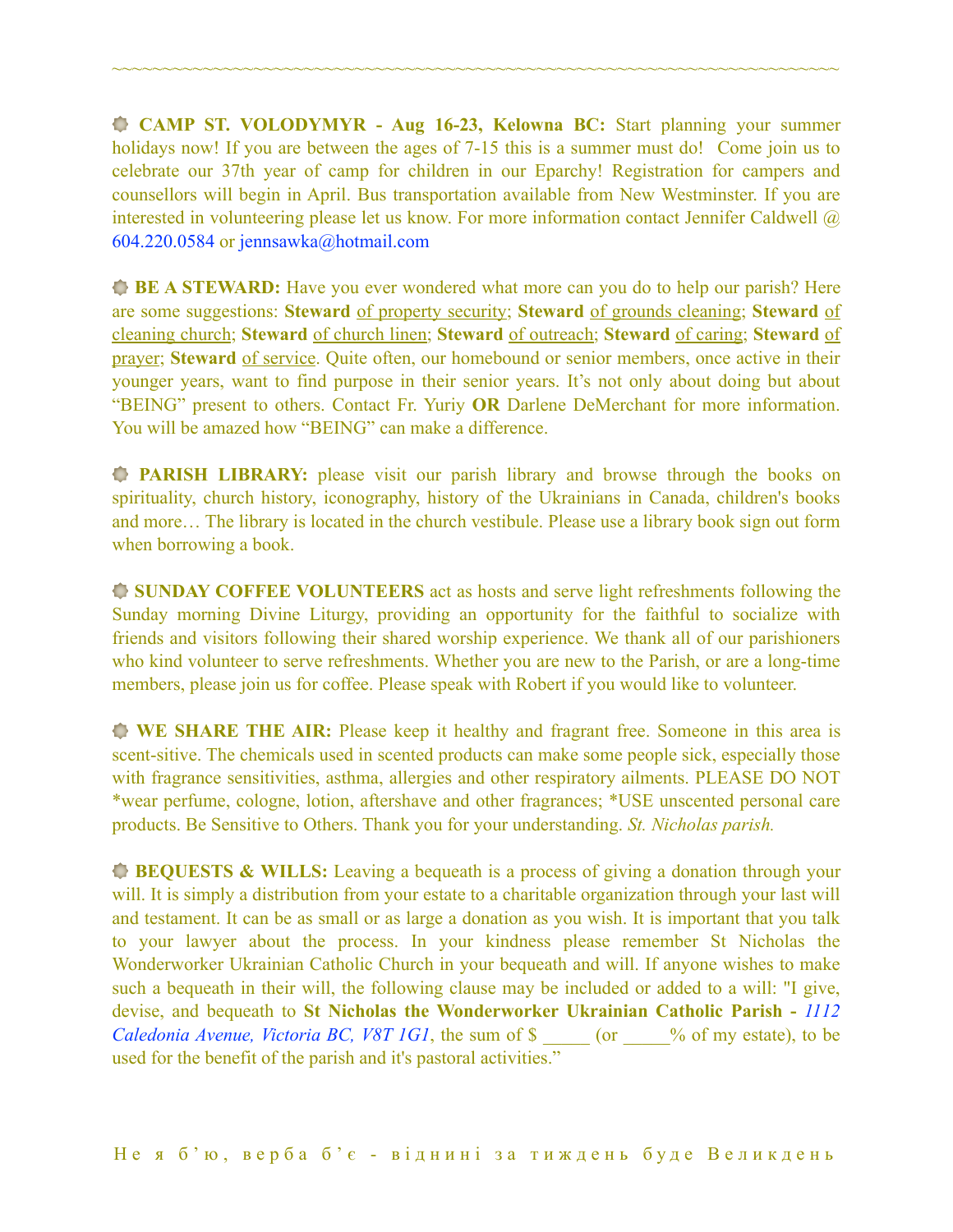

# PRAYER DURING THE CORONAVIRUS OUTBREAK

~~~~~~~~~~~~~~~~~~~~~~~~~~~~~~~~~~~~~~~~~~~~~~~~~~~~~~~~~~~~~~~~~~~~~~~~

Jesus Christ, you travelled through towns and villages "curing every disease and illness." At your command, the sick were made well. Come to our aid now, in the midst of the global spread of the coronavirus, that we may experience your healing love.

Heal those who are sick with the virus. May they regain their strength and health through quality medical care.

Heal us from our fear, which prevents nations from working together and neighbours from helping one another.

Heal us from our pride, which can make us claim invulnerability to a disease that knows no borders.

Stay by our side in this time of uncertainty and sorrow. Be with those who have died from the virus. May they be at rest with you in your eternal peace. Be with the families of those who are sick or have died. As they worry and grieve, defend them from illness and despair. May they know your peace. Be with the doctors, nurses, researchers and all medical professionals who seek to heal and help those affected and who put themselves at risk in the process. May they know your protection and peace. Be with our priests and spiritual care givers. May they know that they are loved and cared for.

Be with the leaders of all nations. Give them the foresight to act with charity and true concern for the well-being of the people they are meant to serve. Give them the wisdom to invest in long-term solutions that will help prepare for or prevent future outbreaks. May they know your peace, as they work together to achieve it on earth.

Whether we are home or abroad, surrounded by many people suffering from this illness or only a few, Jesus Christ, stay with us as we endure and mourn, persist and prepare. In place of our anxiety, give us your peace.

For You are a God of mercy, kindness, and love, and we glorify You, Father, Son, and Holy Spirit, now and for ever and ever. Amen.

## **>|< >|< >|< >|< >|< >|< >|< >|< >|< >|< >|< >|< >|< >|< >|< >|< >|< >|< >|< >|< >|< >|< >|< >|<**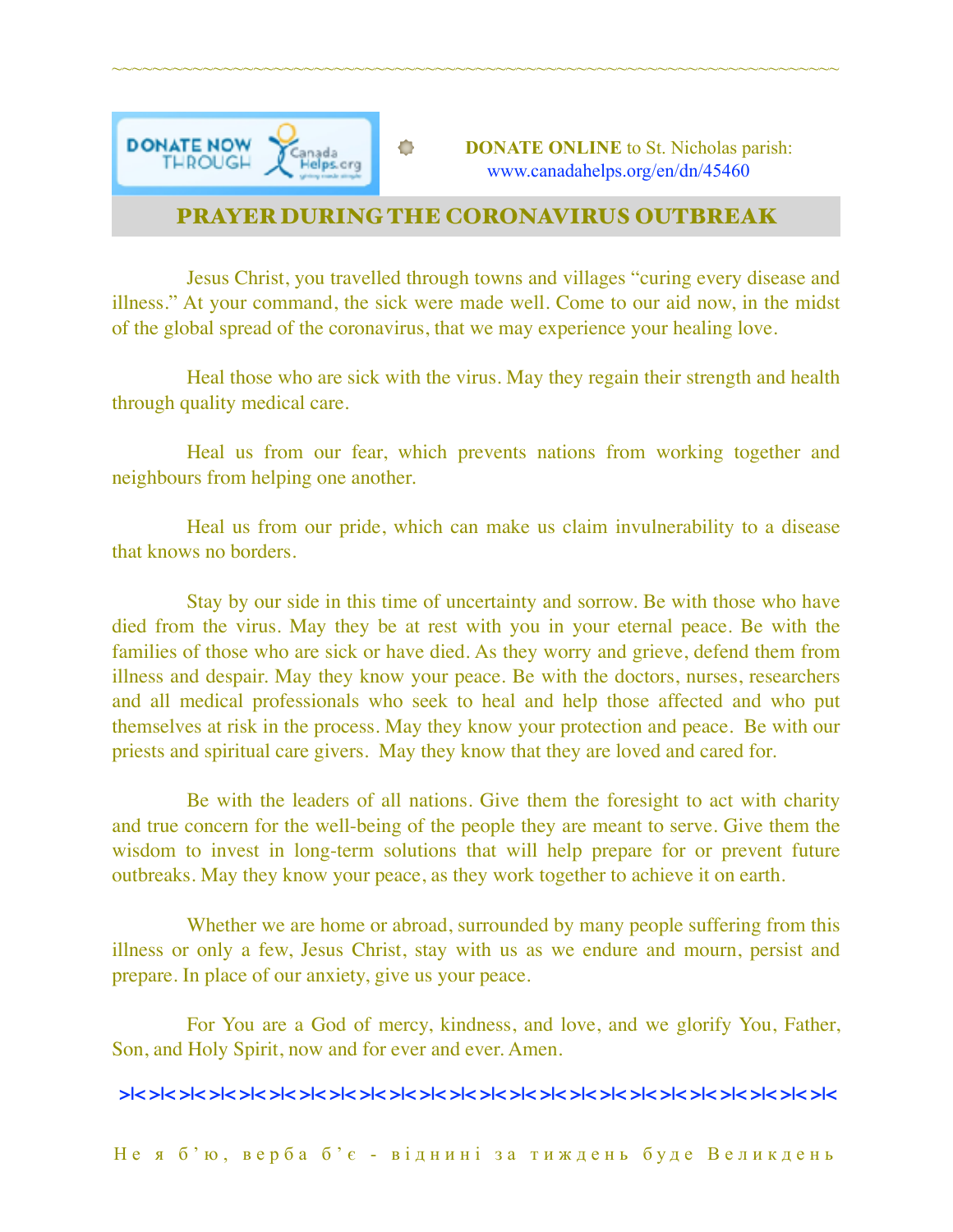#### **МОЛИТВА ПІД ЧАС СПАЛАХУ КОРОНАВІРУСУ**

Ісусе Христе, ти подорожував по містах і селах, оздоровлюючи від хвороб і немочей. За Твоїм повелінням хворі видужували. У час пандемії коронавірусу повели цій хворобі відступити, щоб ми відчули Твою оздоровлюючу любов.

~~~~~~~~~~~~~~~~~~~~~~~~~~~~~~~~~~~~~~~~~~~~~~~~~~~~~~~~~~~~~~~~~~~~~~~~

Вилікуй тих, хто хворий вірусом. Нехай вони відновлять свої сили та здоров'я завдяки якісній медичній допомозі.

Вилікуй нас від нашого страху, який заважає націям спільно працювати та сусідам допомагати один одному.

Вилікуй нас від нашої гордості, яка може змусити нас претендувати на невразливість до захворювання, що не знає меж.

Залишайся поруч у цей час невизначеності та смутку. Будь з тими, хто помер від вірусу. Нехай вони спочивають з Тобою у вічному спокої. Будь з родинами тих, хто хворий або помер, коли вони турбуються і сумують, захищай їх від хвороб і відчаю. Нехай вони знають Твій спокій.

Будь з лікарями, медсестрами, дослідниками та всіми медичними працівниками, котрі прагнуть вилікувати та допомогти постраждалим та, котрі піддають себе ризику в своїй праці. Нехай вони знають Твій захист і спокій.

Будь з нашими священиками та духовними опікунами. Нехай вони знають, що їх люблять і піклуються про них.

Будь з лідерами всіх націй. Дай їм передбачення діяти милосердно та зі справжньою турботою про добробут людей, котрим вони призначені служити. Надай їм мудрості інвестувати у довгострокові рішення, які допоможуть підготуватися або запобігти майбутнім спалахам. Нехай вони пізнають Твій мир, коли разом працюють над досягненням його на землі.

Будь ми вдома чи за кордоном, в оточенні багатьох людей, які страждають цією хворобою, або наодинці, Ісусе Христе, залишайтеся з нами, коли ми терпимо і сумуємо. Замість нашої тривоги дай нам спокій.

Бо Ти - Бог милосердя, доброта та любов, і ми прославляємо Тебе, Отця, і Сина, і Святого Духа, нині, і повсякчас, і на віки вічні. Амінь.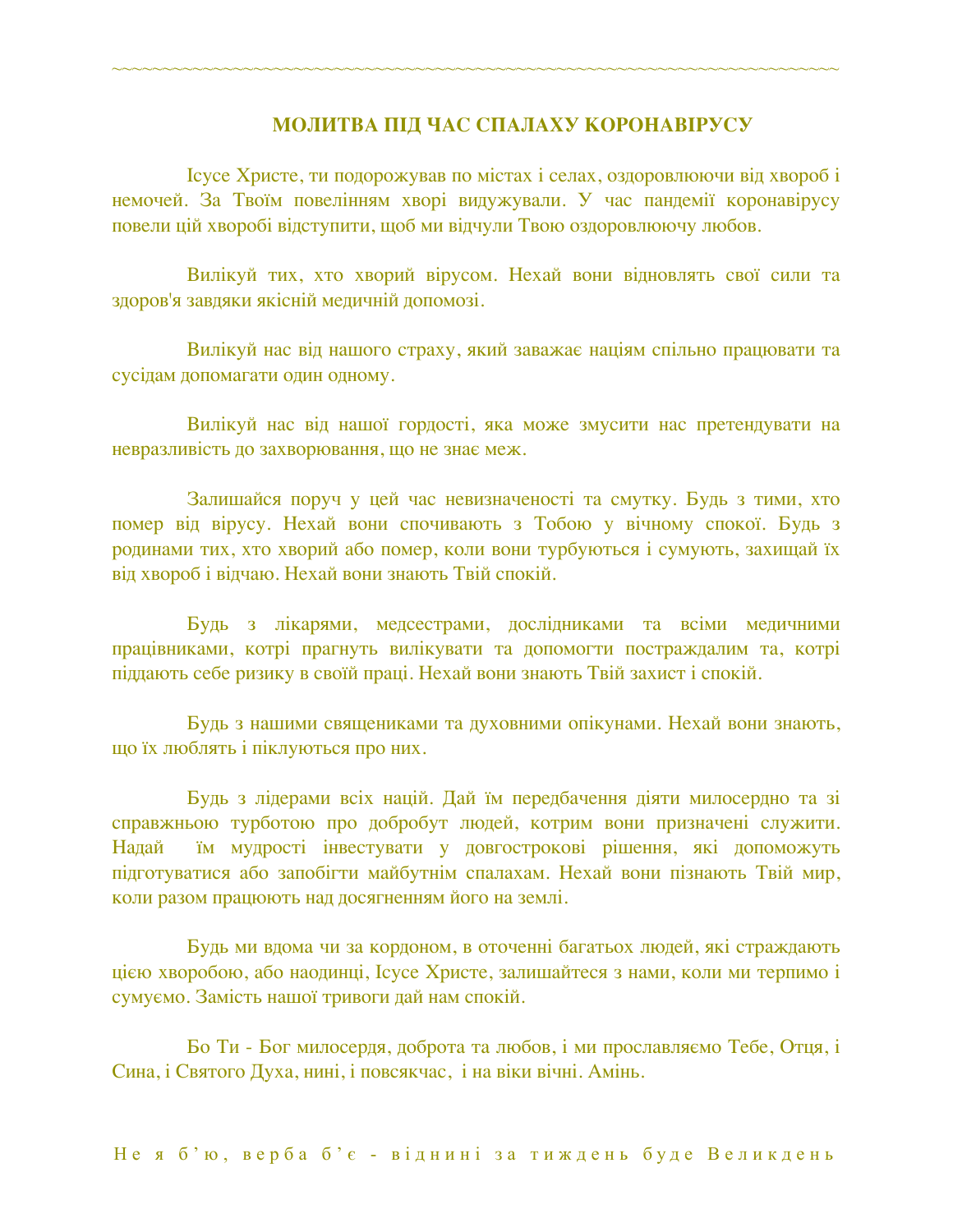# PASTORAL MESSAGE AND LITURGICAL DIRECTIVES FOR HOLY WEEK AND EASTER

~~~~~~~~~~~~~~~~~~~~~~~~~~~~~~~~~~~~~~~~~~~~~~~~~~~~~~~~~~~~~~~~~~~~~~~~



# **Chancery Office Eparchy of New Westminster**

April 1, 2020

Glory to Jesus Christ!

My Dear Parishioners,

## **Re: Holy Week and Easter Services**

I pray that you and your families are safe and healthy. As we endure the COVID-19 Pandemic, we are evermore united as one global family - God's family - in our efforts to battle this disease, protecting in particular our seniors and those with medical conditions. In Christ, all things are possible. We will overcome.

Over these past several weeks, I have been moved by the love and pastoral care expressed towards you by our clergy. To them, I express my heartfelt gratitude. They are praying for you daily, celebrating the Lenten liturgical services and the Divine Liturgy for your intentions, visiting the sick and dying, celebrating funerals, hearing confessions upon request, phoning and keeping in touch with you - in particular, the elderly and shut-ins - providing counselling, and so on. They have also been sending you their weekly bulletins and homily reflections, with the Sunday epistle and gospel, and changeable parts, so that you pray and reflect upon the word of God at home, alone or with your family. Although our buildings are closed, the Church continues to be open - because we are the Church!

## *Holy Week and Easter Services*

As we prepare to mark Holy Week, Our Lord's passion, crucifixion, death upon the cross, and then Easter and his glorious third-day Resurrection, our celebrations will be very different this year owing to the coronavirus. We simply continue doing what we're already doing, that is, stay home to prevent the spread of the virus, and to follow the Holy Week and Easter services from home through livestream.

Easter Sunday, April 12 at 8AM - Holy Eucharist Cathedral, New Westminster: [www.facebook.com/holyeucharistcathedral](http://www.facebook.com/holyeucharistcathedral) or [www.nweparchy.ca](http://www.nweparchy.ca)

Easter Sunday, Aril 12 at 8AM - St. Nicholas the Wonderworker parish, Victoria: [www.facebook.com/stnicholasvictoria](http://www.facebook.com/stnicholasvictoria) or [www.nweparchy.ca](http://www.nweparchy.ca)

Не я б'ю, верба б'є - віднині за тиждень буде Великдень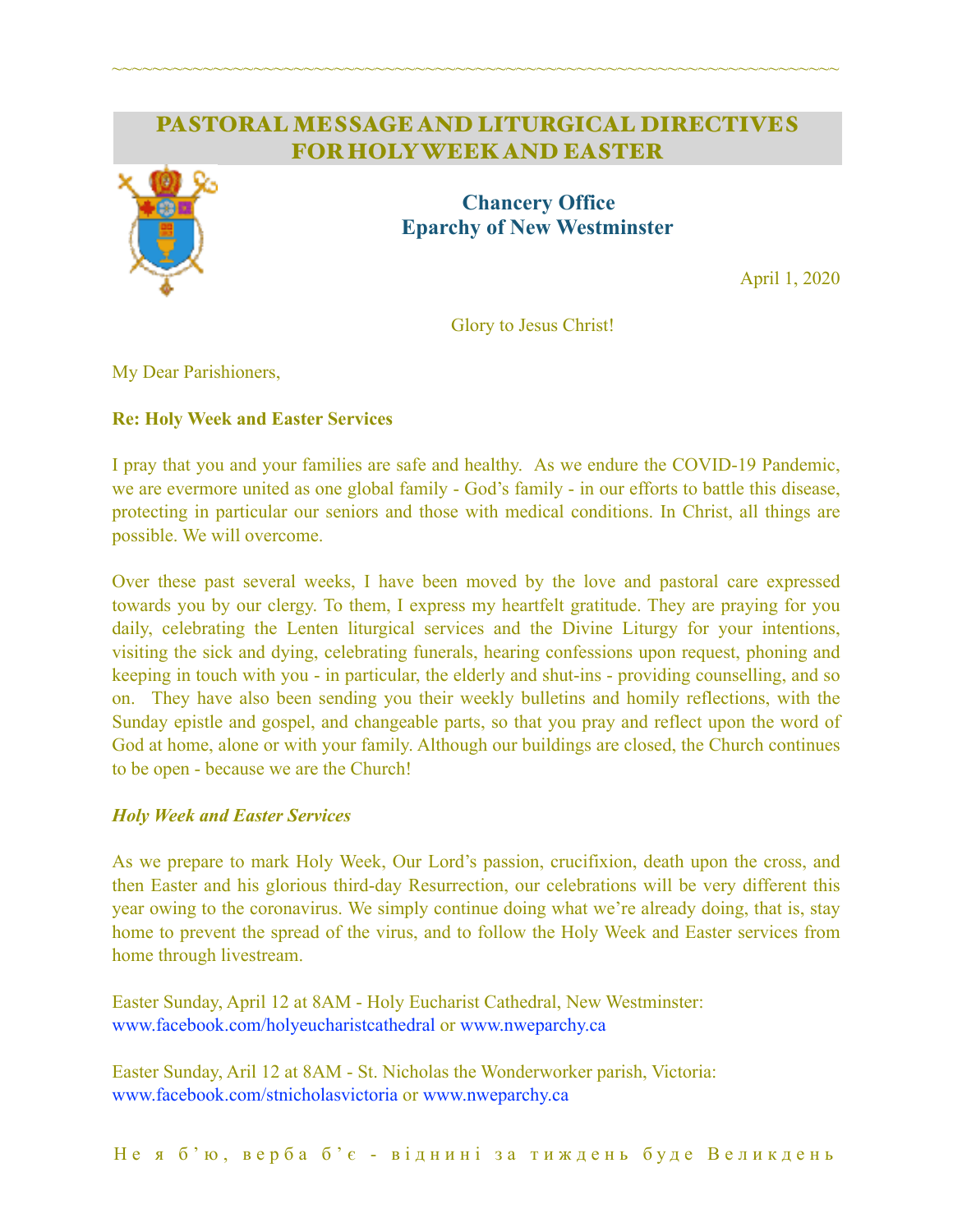When following the livestream liturgical services, it is important to stay prayerful and focused, avoiding all distractions. Set up a prayer corner in your "domestic church." Place yourself in front of an icon. Light a candle. On the appropriate day, download a copy an icon of the Holy (Last) Supper, the Holy Shroud of Our Lord (plaschanytsia), and the Resurrection of Our Lord (see attached). Meditate upon them.

~~~~~~~~~~~~~~~~~~~~~~~~~~~~~~~~~~~~~~~~~~~~~~~~~~~~~~~~~~~~~~~~~~~~~~~~

Be assured that all our pastors will celebrate the Holy Week and Easter services for your intention, either in church by themselves or with the assistance of a cantor, or privately in their home.

#### *Palm Sunday and Pussy willows*

Blessed pussy willows will not be distributed on Flowery (Palm) Sunday. Some parishes who have already pre-ordered pussy willows, may bless and distribute them once the pandemic has passed.

#### *Easter Basket-blessings*

Easter baskets will be blessed via livestream, following the celebration of Resurrection Matins and Divine Liturgy. Alternatively, in these extraordinary circumstances, the faithful may recite the prayers of Easter-basket blessing yourself (see attached), sprinkling them with Holy Water, where available

#### *Easter Confessions*

As it is not possible to celebrate our "Easter" confession at this time, nor receive the Divine Eucharist on the Feast of the Resurrection of Our Lord, pray by yourself or as a family the "Prayer of Spiritual Communion," which can be found below.

#### *Financial Support*

At this critical time, your financial support is greatly appreciated. Our eparchy and parishes continue to incur expenses as we strive to fulfill the mission which God has entrusted to the Church. Please contact your local parish as to how you can make a donation.

## *Continued Prayer for you and your family*

Please know that your bishop and your clergy are praying for you, for family and friends; for the shut-ins and elderly; for the sick and the dying; for government leaders and officials; and for the doctors, nurses, researchers, for all care givers, and for all who provide essential services.

As we celebrate the Feast of the Resurrection of our Lord, I pray that God's grace and love fills your heart, and that of your family and friends, and brings joy and peace to all people.

Не я б'ю, верба б'є - віднині за тиждень буде Великдень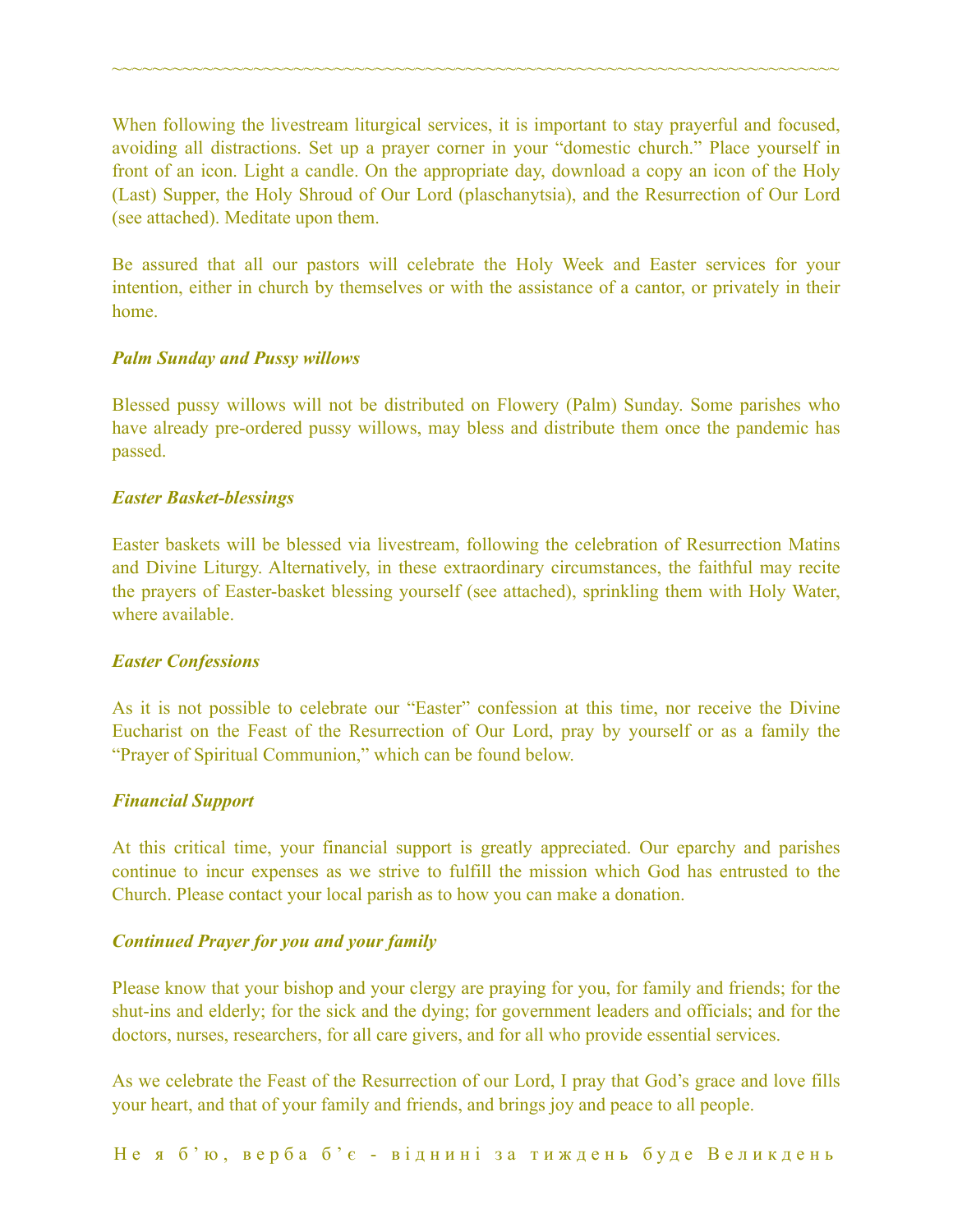**Christ is Risen! Truly He is Risen!** 

~~~~~~~~~~~~~~~~~~~~~~~~~~~~~~~~~~~~~~~~~~~~~~~~~~~~~~~~~~~~~~~~~~~~~~~~

Sincerely in Christ,

Bishop David Motiuk Eparchial Bishop, Eparchy of Edmonton Apostolic Administrator, Eparchy of New Westminster

## **Prayer of Spiritual Communion**

My Jesus, I believe that You are present in these Holy Gifts! I love You above all things and I desire to receive You into my soul. Since I cannot receive You now, I place before You my whole life and hope, O loving Master; and I ask, pray, and entreat You: Make me worthy to partake in a mystical way and with a pure conscience of Your awesome and heavenly Mysteries: for forgiveness of sins, for the pardon of offenses, for communion of the Holy Spirit, for the inheritance of the kingdom of heaven, for confidence before You, and not for judgment or condemnation. I embrace You as You enter and abide in me, and I unite myself completely to You. Permeate my soul and body, and never permit me to be separated from You. Amen.

# ПАСТИРСЬКЕ ПОСЛАННЯ ТАЛІТУРГІЙНІ ВКАЗІВКИ НА СТРАСНИЙТИЖДЕНЬТАВЕЛИКДЕНЬ



**Chancery Office Eparchy of New Westminster** 

1 Квітня, 2020

Слава Ісусу Христу!

Дорогі парафіяни,

## **Стосовно Страсного Тижня та Пасхальних Відправ**

Я молюся, що ви та ваші сім'ї здорові та у безпеці. Саме зараз під час загрози епідемії COVID-19, ми все більше об'єднуємось як одна велика родина - Божа родина - з наміреннями побороти цю недугу, особливо дбаючи про людей похилого віку та тих, у кого погіршений стан здоров'я. У Христі все можливо. Ми це подолаємо.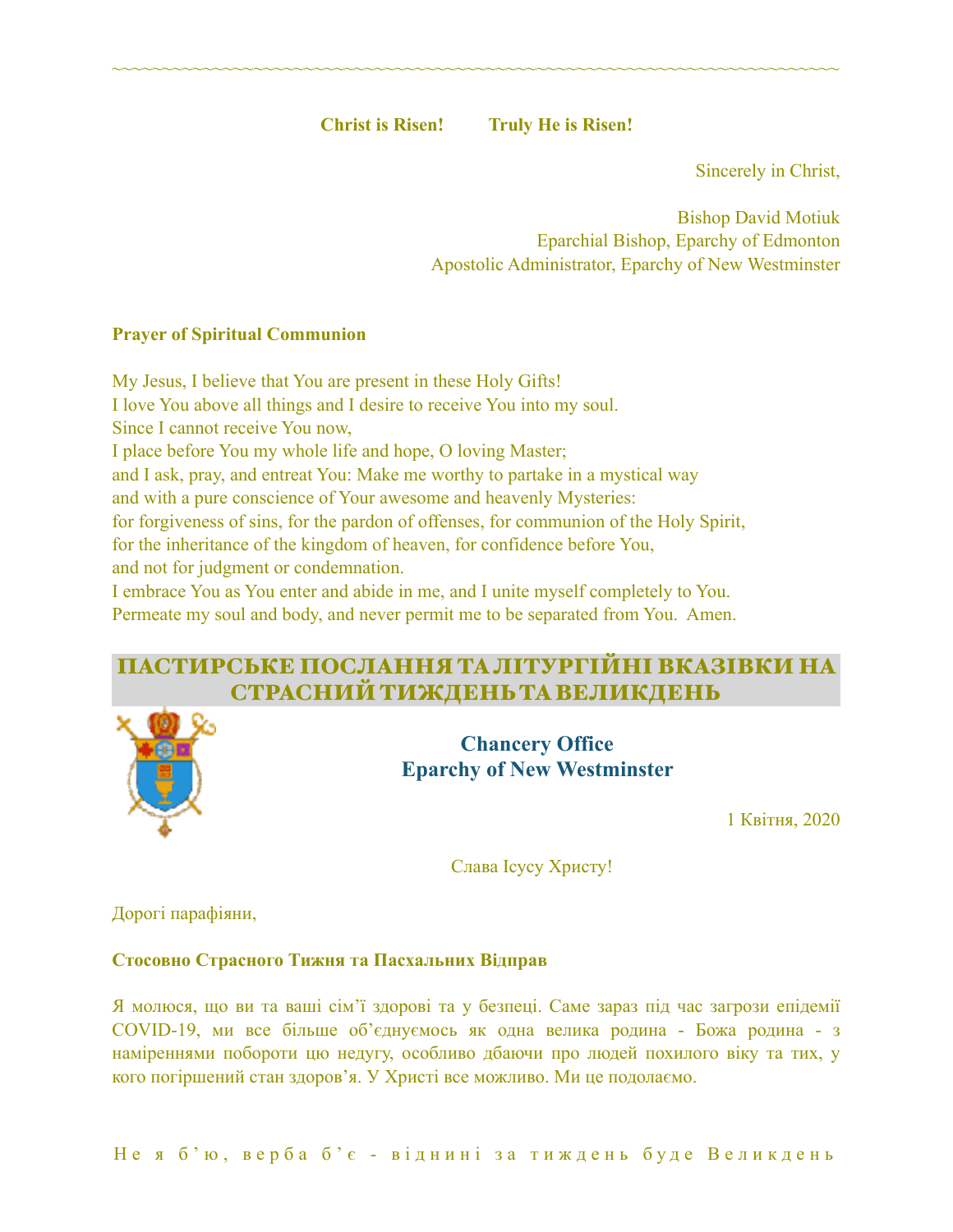Впродовж останніх кількох тижнів мене дуже зворушила любов та пасторська турбота нашого духовенства. За це я їм щиро вдячний. Вони за вас моляться щодня та відправляють Великопосні Літургійні служби й Божественні Лігургії за ваші намірення. Також відвідують хворих, помираючих та провадять похорони. Слухають ваші сповіді та підтримують зв'язок, надаючи консультації всім, зокрема, людям похилого віку та тим, що перебувають в ізоляціїї. Духовенство, до того ж, надсилає вам свої щотижневі бюлетені та роздуми над проповідями з недільними посланнями та читанням з Євангелія, аби ви мали можливість молитися та розмірковувати над Божим словом вдома наодинці, або ж зі своєю родиною. Хоча наші храми-будівлі тимчасово закриті, Церква завжди продовжує бути відкритою, – адже ми є Церквою!

~~~~~~~~~~~~~~~~~~~~~~~~~~~~~~~~~~~~~~~~~~~~~~~~~~~~~~~~~~~~~~~~~~~~~~~~

#### *Страсний Тиждень та Пасхальні Відправи*

Ми приготовляємося до переживання Страсного Тижня, Страстей нашого Господа, розп'яття та смерті на хресті, а потім Великодня та Його славного Воскресіння на третій день. Проте цього року, через коронавірус, наші святкування відбуватимуться в інший спосіб. Ми продовжуємо робити те, що вже робимо – залишаємось вдома, таким чином допомагаємо запобігти поширенню вірусу. Крім того, ми продовжуємо долучатись до богослужінь під час Страсного Тижня та Пасхи за допомогою живої трансляції через інтернет.

Великодна Неділя, 12 квітня о 8 год - Собор Пресвятої Євхаристії, Нью Вестмінстер: [www.facebook.com/holyeucharistcathedral](http://www.facebook.com/holyeucharistcathedral) або [www.nweparchy.ca](http://www.nweparchy.ca)

Великодна Неділя, 12 квітня о 8 год - Парафія Св. Миколая Чудотворця, Вікторія: [www.facebook.com/stnicholasvictoria](http://www.facebook.com/stnicholasvictoria) або [www.nweparchy.ca](http://www.nweparchy.ca)

Дуже важливо перебувати в молитовному стані та бути сфокусованими під час Божественних Літургій у прямому ефірі. Створіть собі молитовний куточок у своїй "домашній церкві". Поставте перед собою ікону та запаліть свічку. У відповідний день завантажте собі копію ікони Святої (Тайної) Вечері, Пресвятої Плащаниці Господа та ікону Воскресіння Господнього (див. додаток) й роздумуйте над ними.

Будьте певні, всі наші священники відправлятимуть служби під час Страсного Тижня та Пасхальні Літургії за вашими наміреннями. Вони це робитимуть або у храмі із супроводом регента, або приватно у себе вдома.

#### *Вербна Неділя та Вербові Гілочки (Лоза)*

Посвячені вербові гілочки не будуть роздаватись у Квітну Неділю. Парафії, котрі вже замовили лозу наперед, зможуть благословити та роздати її після закінчення пандемії.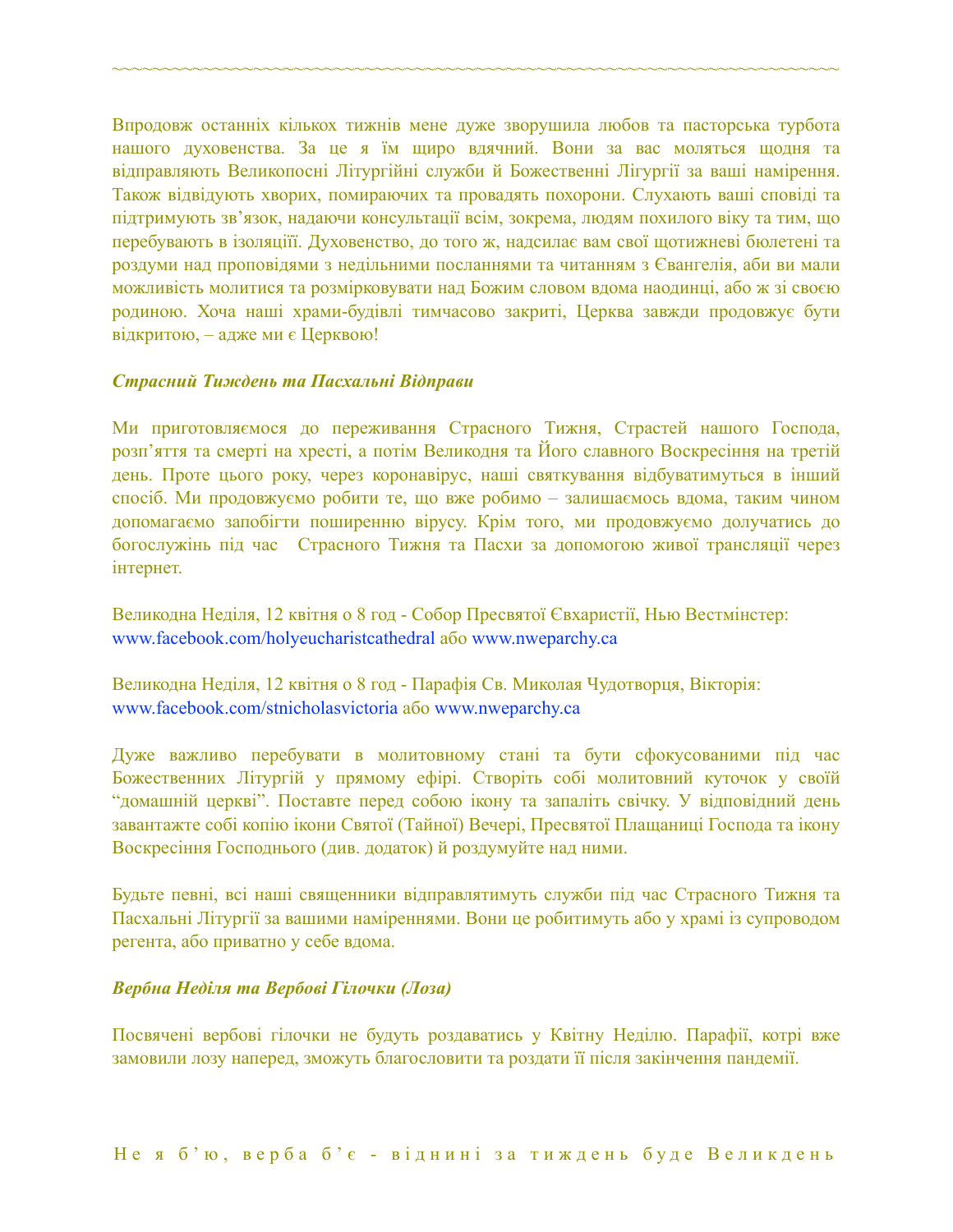#### *Великоднє Благословення Кошиків*

Пасхальні кошики будуть освячені за допомогою прямого ефіру після святкування Воскресної Утрені та Божественної Літургії. Окрім того, під час цих надзвичайних обставин, вірні можуть відмовляти молитви (див. додаток) на благословення великоднього кошика, окроплюючи його Святою водою.

~~~~~~~~~~~~~~~~~~~~~~~~~~~~~~~~~~~~~~~~~~~~~~~~~~~~~~~~~~~~~~~~~~~~~~~~

#### *Великодня Сповідь*

Оскільки в цей час не має можливості відбути нашу "Великодню" сповідь та прийняти Пресвяту Євхаристію у день Воскресіння Господнього, моліться самостійно, або ж з усією родиною "Молитву духовного причастя", яку можна знайти нижче.

#### **Фінансова Підтримка**

У цей критичний час ваша фінансова підтримка дуже важлива, оскільки витрати нашої єпархії та парафій продовжуються, як і зазвичай, коли ми продовжуємо виконувати місію, яку Бог довірив Церкві. Зверніться до своєї парафії щодо того, як можна зробити пожертву.

#### *Безперервна Молитва за Вас та Вашу Родину*

Будь ласка, знайте, ваш Єпископ та духовенство моляться за вас, вашу родину та друзів, за ізольованих людей та людей похилого віку, за хворих та помираючих, за лідерів уряду та високопосадовців, лікарів, медсестер, науковців у медичній сфері та усіх тих, хто надає необхідні послуги.

Святкуючи Праздник Святого Господнього Воскресіння, я молюся, щоб Божа благодать та любов наповнили ваші серця, серця вашої родини та ваших друзів, і щоб принесли радість і мир усім людям.

#### **Христос Воскрес! Воістину Воскрес!**

Щиро у Христі,

Єпископ Давид Мотюк Єпархіальний Єпископ, Едмонтонська Єпархія Апостольський Адміністратор, Єпархія Нью Вестмінстер